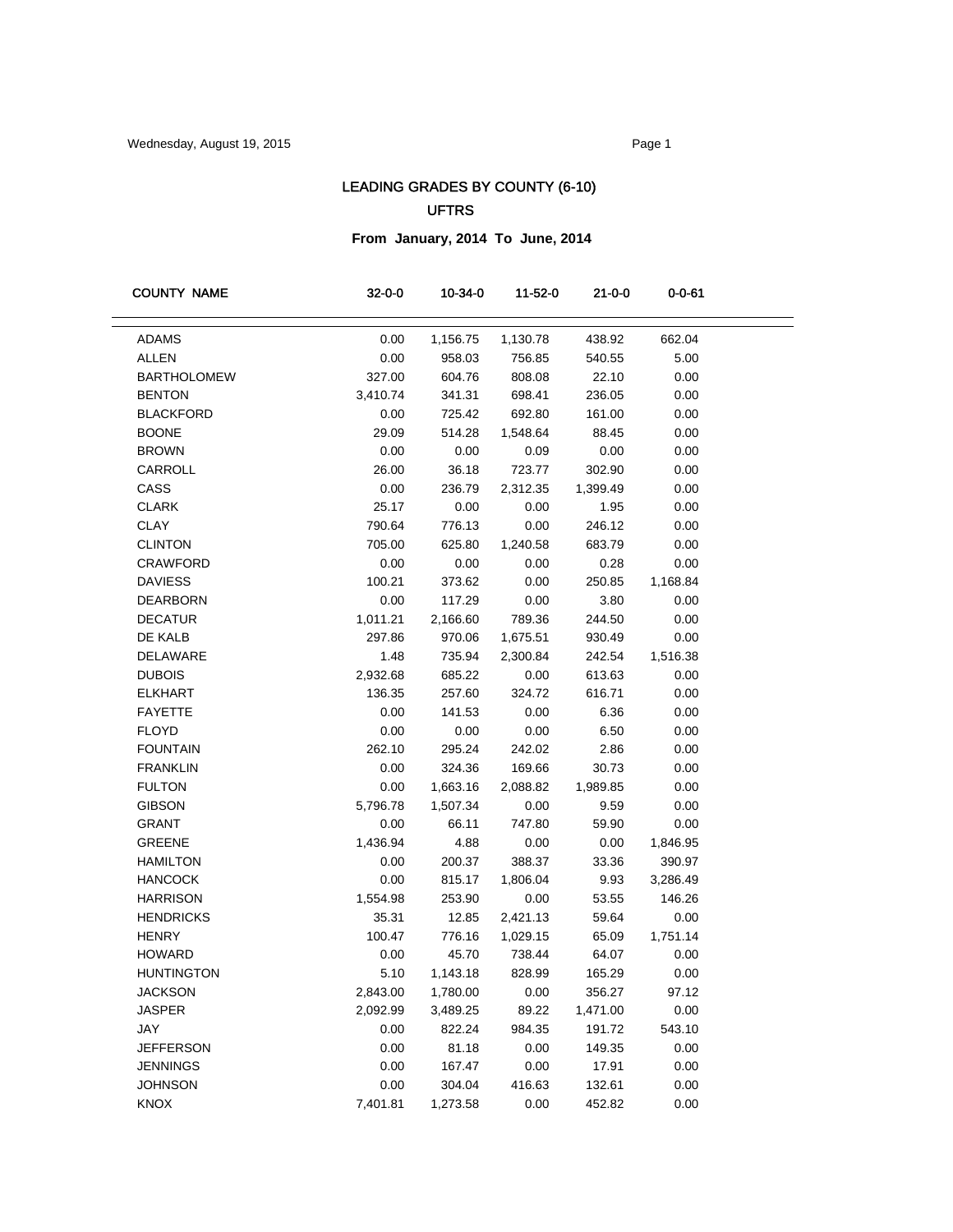## LEADING GRADES BY COUNTY (6-10) UFTRS

**From January, 2014 To June, 2014**

| 0.00<br><b>KOSCIUSKO</b><br>695.79<br>1,223.71<br>599.97<br>0.00<br>LAGRANGE<br>2.12<br>760.52<br>0.00<br>357.38<br>727.96<br>LAKE<br>1,105.17<br>0.00<br>345.11<br>522.56<br>568.30<br><b>LA PORTE</b><br>1,380.36<br>553.65<br>305.83<br>1,305.95<br>0.00<br>LAWRENCE<br>1,272.29<br>0.00<br>0.00<br>0.00<br>2,367.81<br><b>MADISON</b><br>0.00<br>2,561.07<br>1,345.88<br>804.45<br>192.11<br><b>MARION</b><br>0.00<br>0.00<br>161.04<br>0.00<br>0.13<br><b>MARSHALL</b><br>0.00<br>581.66<br>1,232.09<br>0.00<br>1,210.39<br><b>MARTIN</b><br>2,335.90<br>0.00<br>0.26<br>0.30<br>1,168.31<br><b>MIAMI</b><br>1,412.00<br>1,693.91<br>337.45<br>0.00<br>174.56<br><b>MONROE</b><br>0.00<br>0.94<br>0.00<br>1.00<br>0.00<br><b>MONTGOMERY</b><br>182.84<br>0.00<br>5,551.45<br>1,572.25<br>57.07<br><b>MORGAN</b><br>2.88<br>0.00<br>273.88<br>563.84<br>13.36<br><b>NEWTON</b><br>1,087.46<br>0.00<br>1,621.57<br>916.59<br>351.82<br><b>NOBLE</b><br>173.05<br>822.21<br>373.72<br>0.00<br>394.92<br>OHIO<br>0.00<br>0.00<br>0.00<br>15.96<br>0.00<br>ORANGE<br>228.02<br>70.51<br>24.40<br>0.00<br>0.00<br><b>OWEN</b><br>65.67<br>0.00<br>14.12<br>0.00<br>0.00<br><b>PARKE</b><br>216.34<br>763.48<br>1.04<br>238.03<br>0.00<br>PERRY<br>75.28<br>0.00<br>0.00<br>0.00<br>0.00<br><b>PIKE</b><br>825.99<br>76.79<br>0.00<br>303.54<br>0.00<br><b>PORTER</b><br>3,083.77<br>3,769.79<br>3,005.21<br>0.00<br>1,016.24<br><b>POSEY</b><br>10,538.34<br>655.67<br>0.00<br>147.94<br>0.00<br><b>PULASKI</b><br>0.00<br>104.02<br>1,890.88<br>2,877.30<br>2,141.62<br><b>PUTNAM</b><br>3,079.79<br>304.65<br>0.00<br>0.00<br>563.84<br><b>RANDOLPH</b><br>0.00<br>1,278.03<br>2,729.34<br>240.85<br>4,098.91<br><b>RIPLEY</b><br>0.00<br>333.31<br>0.00<br>180.96<br>189.20<br><b>RUSH</b><br>0.00<br>1,557.24<br>1,658.20<br>1,057.98<br>166.18<br><b>ST JOSEPH</b><br>4.00<br>512.31<br>0.13<br>259.71<br>0.00<br><b>SCOTT</b><br>0.00<br>0.00<br>10.65<br>0.00<br>129.65<br><b>SHELBY</b><br>0.00<br>244.36<br>0.00<br>115.16<br>0.00<br><b>SPENCER</b><br>1,246.28<br>0.00<br>73.00<br>0.00<br>532.28<br><b>STARKE</b><br>1,775.75<br>1,453.11<br>687.89<br>113.97<br>1,183.55<br><b>STEUBEN</b><br>2,609.65<br>538.18<br>209.24<br>0.00<br>819.13<br>SULLIVAN<br>2,018.26<br>623.42<br>6.06<br>18.19<br>0.00<br>129.12<br>53.51<br>SWITZERLAND<br>0.00<br>0.00<br>0.00<br><b>TIPPECANOE</b><br>250.16<br>292.03<br>0.00<br>1,085.22<br>427.59<br><b>TIPTON</b><br>0.00<br>855.75<br>1,015.04<br>858.15<br>1,259.48<br><b>UNION</b><br>0.00<br>0.00<br>447.59<br>358.15<br>0.00<br>0.00<br>0.00<br>VANDERBURGH<br>233.85<br>3.88<br>492.43<br>3.23<br>0.00<br><b>VERMILLION</b><br>169.73<br>644.14<br>54.36 | <b>COUNTY NAME</b> | $32 - 0 - 0$ | 10-34-0 | 11-52-0 | $21 - 0 - 0$ | $0 - 0 - 61$ |
|--------------------------------------------------------------------------------------------------------------------------------------------------------------------------------------------------------------------------------------------------------------------------------------------------------------------------------------------------------------------------------------------------------------------------------------------------------------------------------------------------------------------------------------------------------------------------------------------------------------------------------------------------------------------------------------------------------------------------------------------------------------------------------------------------------------------------------------------------------------------------------------------------------------------------------------------------------------------------------------------------------------------------------------------------------------------------------------------------------------------------------------------------------------------------------------------------------------------------------------------------------------------------------------------------------------------------------------------------------------------------------------------------------------------------------------------------------------------------------------------------------------------------------------------------------------------------------------------------------------------------------------------------------------------------------------------------------------------------------------------------------------------------------------------------------------------------------------------------------------------------------------------------------------------------------------------------------------------------------------------------------------------------------------------------------------------------------------------------------------------------------------------------------------------------------------------------------------------------------------------------------------------------------------------------------------------------------------------------------------------------------------------------------------------------------------------------------------------------------------------------------------------------------------------------------------------------------------------------------------------------------------------------------------------------------------------------------------------|--------------------|--------------|---------|---------|--------------|--------------|
|                                                                                                                                                                                                                                                                                                                                                                                                                                                                                                                                                                                                                                                                                                                                                                                                                                                                                                                                                                                                                                                                                                                                                                                                                                                                                                                                                                                                                                                                                                                                                                                                                                                                                                                                                                                                                                                                                                                                                                                                                                                                                                                                                                                                                                                                                                                                                                                                                                                                                                                                                                                                                                                                                                                    |                    |              |         |         |              |              |
|                                                                                                                                                                                                                                                                                                                                                                                                                                                                                                                                                                                                                                                                                                                                                                                                                                                                                                                                                                                                                                                                                                                                                                                                                                                                                                                                                                                                                                                                                                                                                                                                                                                                                                                                                                                                                                                                                                                                                                                                                                                                                                                                                                                                                                                                                                                                                                                                                                                                                                                                                                                                                                                                                                                    |                    |              |         |         |              |              |
|                                                                                                                                                                                                                                                                                                                                                                                                                                                                                                                                                                                                                                                                                                                                                                                                                                                                                                                                                                                                                                                                                                                                                                                                                                                                                                                                                                                                                                                                                                                                                                                                                                                                                                                                                                                                                                                                                                                                                                                                                                                                                                                                                                                                                                                                                                                                                                                                                                                                                                                                                                                                                                                                                                                    |                    |              |         |         |              |              |
|                                                                                                                                                                                                                                                                                                                                                                                                                                                                                                                                                                                                                                                                                                                                                                                                                                                                                                                                                                                                                                                                                                                                                                                                                                                                                                                                                                                                                                                                                                                                                                                                                                                                                                                                                                                                                                                                                                                                                                                                                                                                                                                                                                                                                                                                                                                                                                                                                                                                                                                                                                                                                                                                                                                    |                    |              |         |         |              |              |
|                                                                                                                                                                                                                                                                                                                                                                                                                                                                                                                                                                                                                                                                                                                                                                                                                                                                                                                                                                                                                                                                                                                                                                                                                                                                                                                                                                                                                                                                                                                                                                                                                                                                                                                                                                                                                                                                                                                                                                                                                                                                                                                                                                                                                                                                                                                                                                                                                                                                                                                                                                                                                                                                                                                    |                    |              |         |         |              |              |
|                                                                                                                                                                                                                                                                                                                                                                                                                                                                                                                                                                                                                                                                                                                                                                                                                                                                                                                                                                                                                                                                                                                                                                                                                                                                                                                                                                                                                                                                                                                                                                                                                                                                                                                                                                                                                                                                                                                                                                                                                                                                                                                                                                                                                                                                                                                                                                                                                                                                                                                                                                                                                                                                                                                    |                    |              |         |         |              |              |
|                                                                                                                                                                                                                                                                                                                                                                                                                                                                                                                                                                                                                                                                                                                                                                                                                                                                                                                                                                                                                                                                                                                                                                                                                                                                                                                                                                                                                                                                                                                                                                                                                                                                                                                                                                                                                                                                                                                                                                                                                                                                                                                                                                                                                                                                                                                                                                                                                                                                                                                                                                                                                                                                                                                    |                    |              |         |         |              |              |
|                                                                                                                                                                                                                                                                                                                                                                                                                                                                                                                                                                                                                                                                                                                                                                                                                                                                                                                                                                                                                                                                                                                                                                                                                                                                                                                                                                                                                                                                                                                                                                                                                                                                                                                                                                                                                                                                                                                                                                                                                                                                                                                                                                                                                                                                                                                                                                                                                                                                                                                                                                                                                                                                                                                    |                    |              |         |         |              |              |
|                                                                                                                                                                                                                                                                                                                                                                                                                                                                                                                                                                                                                                                                                                                                                                                                                                                                                                                                                                                                                                                                                                                                                                                                                                                                                                                                                                                                                                                                                                                                                                                                                                                                                                                                                                                                                                                                                                                                                                                                                                                                                                                                                                                                                                                                                                                                                                                                                                                                                                                                                                                                                                                                                                                    |                    |              |         |         |              |              |
|                                                                                                                                                                                                                                                                                                                                                                                                                                                                                                                                                                                                                                                                                                                                                                                                                                                                                                                                                                                                                                                                                                                                                                                                                                                                                                                                                                                                                                                                                                                                                                                                                                                                                                                                                                                                                                                                                                                                                                                                                                                                                                                                                                                                                                                                                                                                                                                                                                                                                                                                                                                                                                                                                                                    |                    |              |         |         |              |              |
|                                                                                                                                                                                                                                                                                                                                                                                                                                                                                                                                                                                                                                                                                                                                                                                                                                                                                                                                                                                                                                                                                                                                                                                                                                                                                                                                                                                                                                                                                                                                                                                                                                                                                                                                                                                                                                                                                                                                                                                                                                                                                                                                                                                                                                                                                                                                                                                                                                                                                                                                                                                                                                                                                                                    |                    |              |         |         |              |              |
|                                                                                                                                                                                                                                                                                                                                                                                                                                                                                                                                                                                                                                                                                                                                                                                                                                                                                                                                                                                                                                                                                                                                                                                                                                                                                                                                                                                                                                                                                                                                                                                                                                                                                                                                                                                                                                                                                                                                                                                                                                                                                                                                                                                                                                                                                                                                                                                                                                                                                                                                                                                                                                                                                                                    |                    |              |         |         |              |              |
|                                                                                                                                                                                                                                                                                                                                                                                                                                                                                                                                                                                                                                                                                                                                                                                                                                                                                                                                                                                                                                                                                                                                                                                                                                                                                                                                                                                                                                                                                                                                                                                                                                                                                                                                                                                                                                                                                                                                                                                                                                                                                                                                                                                                                                                                                                                                                                                                                                                                                                                                                                                                                                                                                                                    |                    |              |         |         |              |              |
|                                                                                                                                                                                                                                                                                                                                                                                                                                                                                                                                                                                                                                                                                                                                                                                                                                                                                                                                                                                                                                                                                                                                                                                                                                                                                                                                                                                                                                                                                                                                                                                                                                                                                                                                                                                                                                                                                                                                                                                                                                                                                                                                                                                                                                                                                                                                                                                                                                                                                                                                                                                                                                                                                                                    |                    |              |         |         |              |              |
|                                                                                                                                                                                                                                                                                                                                                                                                                                                                                                                                                                                                                                                                                                                                                                                                                                                                                                                                                                                                                                                                                                                                                                                                                                                                                                                                                                                                                                                                                                                                                                                                                                                                                                                                                                                                                                                                                                                                                                                                                                                                                                                                                                                                                                                                                                                                                                                                                                                                                                                                                                                                                                                                                                                    |                    |              |         |         |              |              |
|                                                                                                                                                                                                                                                                                                                                                                                                                                                                                                                                                                                                                                                                                                                                                                                                                                                                                                                                                                                                                                                                                                                                                                                                                                                                                                                                                                                                                                                                                                                                                                                                                                                                                                                                                                                                                                                                                                                                                                                                                                                                                                                                                                                                                                                                                                                                                                                                                                                                                                                                                                                                                                                                                                                    |                    |              |         |         |              |              |
|                                                                                                                                                                                                                                                                                                                                                                                                                                                                                                                                                                                                                                                                                                                                                                                                                                                                                                                                                                                                                                                                                                                                                                                                                                                                                                                                                                                                                                                                                                                                                                                                                                                                                                                                                                                                                                                                                                                                                                                                                                                                                                                                                                                                                                                                                                                                                                                                                                                                                                                                                                                                                                                                                                                    |                    |              |         |         |              |              |
|                                                                                                                                                                                                                                                                                                                                                                                                                                                                                                                                                                                                                                                                                                                                                                                                                                                                                                                                                                                                                                                                                                                                                                                                                                                                                                                                                                                                                                                                                                                                                                                                                                                                                                                                                                                                                                                                                                                                                                                                                                                                                                                                                                                                                                                                                                                                                                                                                                                                                                                                                                                                                                                                                                                    |                    |              |         |         |              |              |
|                                                                                                                                                                                                                                                                                                                                                                                                                                                                                                                                                                                                                                                                                                                                                                                                                                                                                                                                                                                                                                                                                                                                                                                                                                                                                                                                                                                                                                                                                                                                                                                                                                                                                                                                                                                                                                                                                                                                                                                                                                                                                                                                                                                                                                                                                                                                                                                                                                                                                                                                                                                                                                                                                                                    |                    |              |         |         |              |              |
|                                                                                                                                                                                                                                                                                                                                                                                                                                                                                                                                                                                                                                                                                                                                                                                                                                                                                                                                                                                                                                                                                                                                                                                                                                                                                                                                                                                                                                                                                                                                                                                                                                                                                                                                                                                                                                                                                                                                                                                                                                                                                                                                                                                                                                                                                                                                                                                                                                                                                                                                                                                                                                                                                                                    |                    |              |         |         |              |              |
|                                                                                                                                                                                                                                                                                                                                                                                                                                                                                                                                                                                                                                                                                                                                                                                                                                                                                                                                                                                                                                                                                                                                                                                                                                                                                                                                                                                                                                                                                                                                                                                                                                                                                                                                                                                                                                                                                                                                                                                                                                                                                                                                                                                                                                                                                                                                                                                                                                                                                                                                                                                                                                                                                                                    |                    |              |         |         |              |              |
|                                                                                                                                                                                                                                                                                                                                                                                                                                                                                                                                                                                                                                                                                                                                                                                                                                                                                                                                                                                                                                                                                                                                                                                                                                                                                                                                                                                                                                                                                                                                                                                                                                                                                                                                                                                                                                                                                                                                                                                                                                                                                                                                                                                                                                                                                                                                                                                                                                                                                                                                                                                                                                                                                                                    |                    |              |         |         |              |              |
|                                                                                                                                                                                                                                                                                                                                                                                                                                                                                                                                                                                                                                                                                                                                                                                                                                                                                                                                                                                                                                                                                                                                                                                                                                                                                                                                                                                                                                                                                                                                                                                                                                                                                                                                                                                                                                                                                                                                                                                                                                                                                                                                                                                                                                                                                                                                                                                                                                                                                                                                                                                                                                                                                                                    |                    |              |         |         |              |              |
|                                                                                                                                                                                                                                                                                                                                                                                                                                                                                                                                                                                                                                                                                                                                                                                                                                                                                                                                                                                                                                                                                                                                                                                                                                                                                                                                                                                                                                                                                                                                                                                                                                                                                                                                                                                                                                                                                                                                                                                                                                                                                                                                                                                                                                                                                                                                                                                                                                                                                                                                                                                                                                                                                                                    |                    |              |         |         |              |              |
|                                                                                                                                                                                                                                                                                                                                                                                                                                                                                                                                                                                                                                                                                                                                                                                                                                                                                                                                                                                                                                                                                                                                                                                                                                                                                                                                                                                                                                                                                                                                                                                                                                                                                                                                                                                                                                                                                                                                                                                                                                                                                                                                                                                                                                                                                                                                                                                                                                                                                                                                                                                                                                                                                                                    |                    |              |         |         |              |              |
|                                                                                                                                                                                                                                                                                                                                                                                                                                                                                                                                                                                                                                                                                                                                                                                                                                                                                                                                                                                                                                                                                                                                                                                                                                                                                                                                                                                                                                                                                                                                                                                                                                                                                                                                                                                                                                                                                                                                                                                                                                                                                                                                                                                                                                                                                                                                                                                                                                                                                                                                                                                                                                                                                                                    |                    |              |         |         |              |              |
|                                                                                                                                                                                                                                                                                                                                                                                                                                                                                                                                                                                                                                                                                                                                                                                                                                                                                                                                                                                                                                                                                                                                                                                                                                                                                                                                                                                                                                                                                                                                                                                                                                                                                                                                                                                                                                                                                                                                                                                                                                                                                                                                                                                                                                                                                                                                                                                                                                                                                                                                                                                                                                                                                                                    |                    |              |         |         |              |              |
|                                                                                                                                                                                                                                                                                                                                                                                                                                                                                                                                                                                                                                                                                                                                                                                                                                                                                                                                                                                                                                                                                                                                                                                                                                                                                                                                                                                                                                                                                                                                                                                                                                                                                                                                                                                                                                                                                                                                                                                                                                                                                                                                                                                                                                                                                                                                                                                                                                                                                                                                                                                                                                                                                                                    |                    |              |         |         |              |              |
|                                                                                                                                                                                                                                                                                                                                                                                                                                                                                                                                                                                                                                                                                                                                                                                                                                                                                                                                                                                                                                                                                                                                                                                                                                                                                                                                                                                                                                                                                                                                                                                                                                                                                                                                                                                                                                                                                                                                                                                                                                                                                                                                                                                                                                                                                                                                                                                                                                                                                                                                                                                                                                                                                                                    |                    |              |         |         |              |              |
|                                                                                                                                                                                                                                                                                                                                                                                                                                                                                                                                                                                                                                                                                                                                                                                                                                                                                                                                                                                                                                                                                                                                                                                                                                                                                                                                                                                                                                                                                                                                                                                                                                                                                                                                                                                                                                                                                                                                                                                                                                                                                                                                                                                                                                                                                                                                                                                                                                                                                                                                                                                                                                                                                                                    |                    |              |         |         |              |              |
|                                                                                                                                                                                                                                                                                                                                                                                                                                                                                                                                                                                                                                                                                                                                                                                                                                                                                                                                                                                                                                                                                                                                                                                                                                                                                                                                                                                                                                                                                                                                                                                                                                                                                                                                                                                                                                                                                                                                                                                                                                                                                                                                                                                                                                                                                                                                                                                                                                                                                                                                                                                                                                                                                                                    |                    |              |         |         |              |              |
|                                                                                                                                                                                                                                                                                                                                                                                                                                                                                                                                                                                                                                                                                                                                                                                                                                                                                                                                                                                                                                                                                                                                                                                                                                                                                                                                                                                                                                                                                                                                                                                                                                                                                                                                                                                                                                                                                                                                                                                                                                                                                                                                                                                                                                                                                                                                                                                                                                                                                                                                                                                                                                                                                                                    |                    |              |         |         |              |              |
|                                                                                                                                                                                                                                                                                                                                                                                                                                                                                                                                                                                                                                                                                                                                                                                                                                                                                                                                                                                                                                                                                                                                                                                                                                                                                                                                                                                                                                                                                                                                                                                                                                                                                                                                                                                                                                                                                                                                                                                                                                                                                                                                                                                                                                                                                                                                                                                                                                                                                                                                                                                                                                                                                                                    |                    |              |         |         |              |              |
|                                                                                                                                                                                                                                                                                                                                                                                                                                                                                                                                                                                                                                                                                                                                                                                                                                                                                                                                                                                                                                                                                                                                                                                                                                                                                                                                                                                                                                                                                                                                                                                                                                                                                                                                                                                                                                                                                                                                                                                                                                                                                                                                                                                                                                                                                                                                                                                                                                                                                                                                                                                                                                                                                                                    |                    |              |         |         |              |              |
|                                                                                                                                                                                                                                                                                                                                                                                                                                                                                                                                                                                                                                                                                                                                                                                                                                                                                                                                                                                                                                                                                                                                                                                                                                                                                                                                                                                                                                                                                                                                                                                                                                                                                                                                                                                                                                                                                                                                                                                                                                                                                                                                                                                                                                                                                                                                                                                                                                                                                                                                                                                                                                                                                                                    |                    |              |         |         |              |              |
|                                                                                                                                                                                                                                                                                                                                                                                                                                                                                                                                                                                                                                                                                                                                                                                                                                                                                                                                                                                                                                                                                                                                                                                                                                                                                                                                                                                                                                                                                                                                                                                                                                                                                                                                                                                                                                                                                                                                                                                                                                                                                                                                                                                                                                                                                                                                                                                                                                                                                                                                                                                                                                                                                                                    |                    |              |         |         |              |              |
|                                                                                                                                                                                                                                                                                                                                                                                                                                                                                                                                                                                                                                                                                                                                                                                                                                                                                                                                                                                                                                                                                                                                                                                                                                                                                                                                                                                                                                                                                                                                                                                                                                                                                                                                                                                                                                                                                                                                                                                                                                                                                                                                                                                                                                                                                                                                                                                                                                                                                                                                                                                                                                                                                                                    |                    |              |         |         |              |              |
|                                                                                                                                                                                                                                                                                                                                                                                                                                                                                                                                                                                                                                                                                                                                                                                                                                                                                                                                                                                                                                                                                                                                                                                                                                                                                                                                                                                                                                                                                                                                                                                                                                                                                                                                                                                                                                                                                                                                                                                                                                                                                                                                                                                                                                                                                                                                                                                                                                                                                                                                                                                                                                                                                                                    |                    |              |         |         |              |              |
|                                                                                                                                                                                                                                                                                                                                                                                                                                                                                                                                                                                                                                                                                                                                                                                                                                                                                                                                                                                                                                                                                                                                                                                                                                                                                                                                                                                                                                                                                                                                                                                                                                                                                                                                                                                                                                                                                                                                                                                                                                                                                                                                                                                                                                                                                                                                                                                                                                                                                                                                                                                                                                                                                                                    |                    |              |         |         |              |              |
|                                                                                                                                                                                                                                                                                                                                                                                                                                                                                                                                                                                                                                                                                                                                                                                                                                                                                                                                                                                                                                                                                                                                                                                                                                                                                                                                                                                                                                                                                                                                                                                                                                                                                                                                                                                                                                                                                                                                                                                                                                                                                                                                                                                                                                                                                                                                                                                                                                                                                                                                                                                                                                                                                                                    |                    |              |         |         |              |              |
|                                                                                                                                                                                                                                                                                                                                                                                                                                                                                                                                                                                                                                                                                                                                                                                                                                                                                                                                                                                                                                                                                                                                                                                                                                                                                                                                                                                                                                                                                                                                                                                                                                                                                                                                                                                                                                                                                                                                                                                                                                                                                                                                                                                                                                                                                                                                                                                                                                                                                                                                                                                                                                                                                                                    |                    |              |         |         |              |              |
|                                                                                                                                                                                                                                                                                                                                                                                                                                                                                                                                                                                                                                                                                                                                                                                                                                                                                                                                                                                                                                                                                                                                                                                                                                                                                                                                                                                                                                                                                                                                                                                                                                                                                                                                                                                                                                                                                                                                                                                                                                                                                                                                                                                                                                                                                                                                                                                                                                                                                                                                                                                                                                                                                                                    |                    |              |         |         |              |              |
|                                                                                                                                                                                                                                                                                                                                                                                                                                                                                                                                                                                                                                                                                                                                                                                                                                                                                                                                                                                                                                                                                                                                                                                                                                                                                                                                                                                                                                                                                                                                                                                                                                                                                                                                                                                                                                                                                                                                                                                                                                                                                                                                                                                                                                                                                                                                                                                                                                                                                                                                                                                                                                                                                                                    | <b>VIGO</b>        | 17.07        | 5.13    | 0.00    | 1.73         | 0.00         |